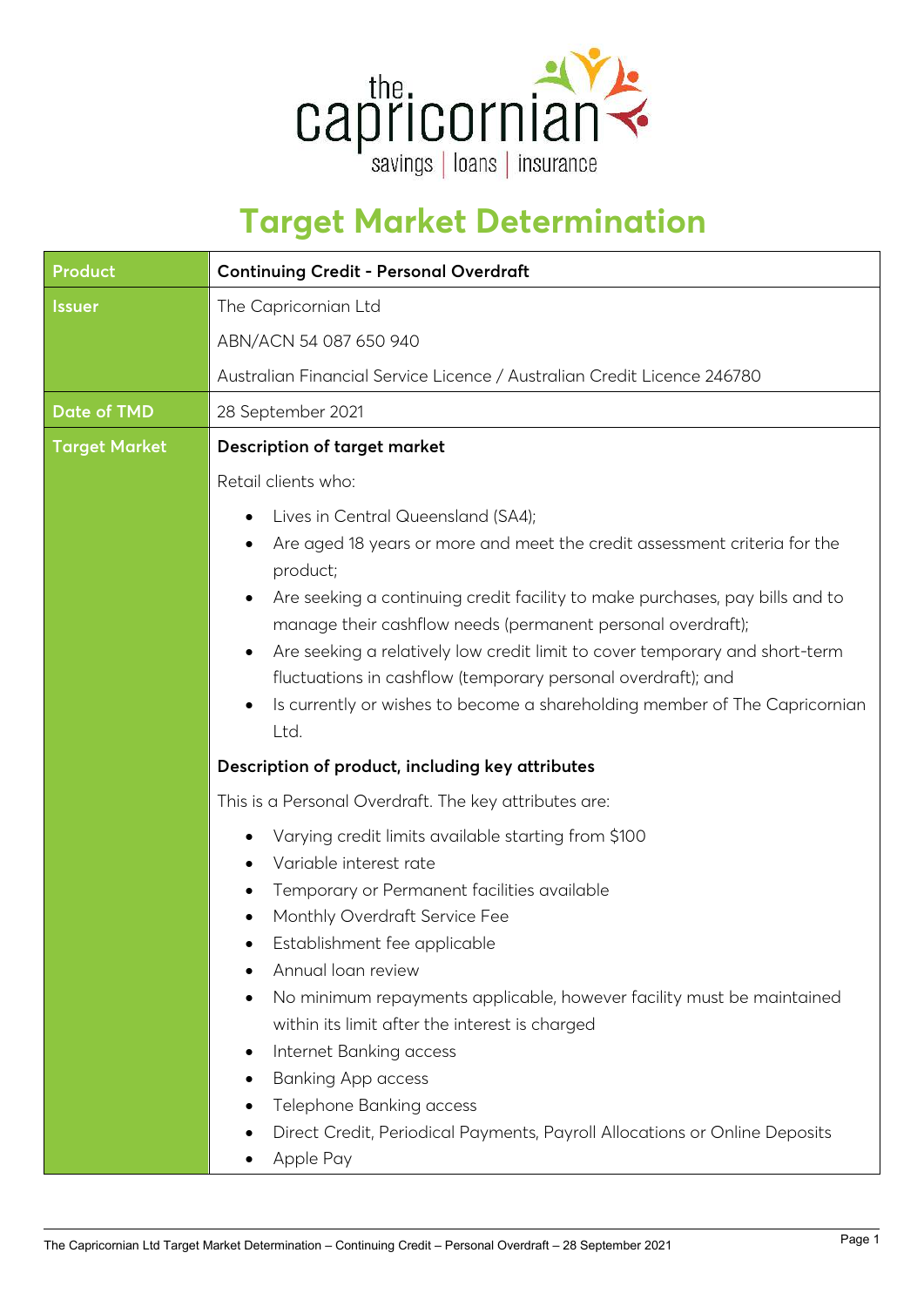|                        | Withdrawals at any time, for any amount up to the facility limit (subject to<br>$\bullet$<br>maximum access limits outlined within The Capricornian Ltd's Conditions of<br>Use)<br>Continuing credit facility<br>٠<br>Classes of consumers for whom the product is clearly unsuitable<br>This product is not suitable for retail clients who:<br>Need the certainty of a fixed interest rate and fixed repayments;<br>$\bullet$<br>Need a loan facility that actively decreases the loan (amortising loan);<br>٠<br>Are under the age of 18 years;<br>٠<br>Do not meet the credit assessment criteria for the product; or<br>٠<br>Do not wish to become a shareholding member of The Capricornian Ltd.<br>٠ |  |  |
|------------------------|-------------------------------------------------------------------------------------------------------------------------------------------------------------------------------------------------------------------------------------------------------------------------------------------------------------------------------------------------------------------------------------------------------------------------------------------------------------------------------------------------------------------------------------------------------------------------------------------------------------------------------------------------------------------------------------------------------------|--|--|
| <b>Distribution</b>    | <b>Distribution conditions</b>                                                                                                                                                                                                                                                                                                                                                                                                                                                                                                                                                                                                                                                                              |  |  |
| <b>Conditions</b>      | This product is distributed by the issuer through the following channels:                                                                                                                                                                                                                                                                                                                                                                                                                                                                                                                                                                                                                                   |  |  |
|                        | <b>Branches</b><br>$\bullet$<br>Mobile Lenders<br>Call Centre                                                                                                                                                                                                                                                                                                                                                                                                                                                                                                                                                                                                                                               |  |  |
|                        | Online (contact referral generation)                                                                                                                                                                                                                                                                                                                                                                                                                                                                                                                                                                                                                                                                        |  |  |
|                        | Distribution conditions for this product include:                                                                                                                                                                                                                                                                                                                                                                                                                                                                                                                                                                                                                                                           |  |  |
|                        | Ensuring that clients meet the eligibility conditions for the product<br>٠<br>Ensuring that distribution through Branches, Mobile Lenders and Call Centre<br>$\bullet$<br>is by appropriately authorised and trained staff<br>Online application - Form submission only<br>$\bullet$                                                                                                                                                                                                                                                                                                                                                                                                                        |  |  |
|                        | There are no other distributors for this product.                                                                                                                                                                                                                                                                                                                                                                                                                                                                                                                                                                                                                                                           |  |  |
| <b>Review Triggers</b> | The review triggers that would reasonably suggest that the TMD is no longer<br>appropriate include:<br>A significant dealing of the product to consumers outside the target market<br>٠<br>occurs;<br>A significant number of complaints is received from customers in relation to<br>٠<br>their purchase or use of the product that reasonably suggests that the TMD is<br>no longer appropriate; or<br>A material change to the product or the terms and conditions of the product<br>٠                                                                                                                                                                                                                   |  |  |
|                        | occurs, which would cause the TMD to no longer be appropriate.                                                                                                                                                                                                                                                                                                                                                                                                                                                                                                                                                                                                                                              |  |  |
|                        | The Product Governance Framework includes regular consideration of whether there<br>has been a review trigger following each distribution information report. That<br>consideration is by reference to paragraphs 154 to 156 of RG 274.                                                                                                                                                                                                                                                                                                                                                                                                                                                                     |  |  |
| <b>Review Periods</b>  | First review date: 30 April 2022                                                                                                                                                                                                                                                                                                                                                                                                                                                                                                                                                                                                                                                                            |  |  |
|                        | Periodic reviews: After initial review, subsequent reviews are on an annual basis.                                                                                                                                                                                                                                                                                                                                                                                                                                                                                                                                                                                                                          |  |  |